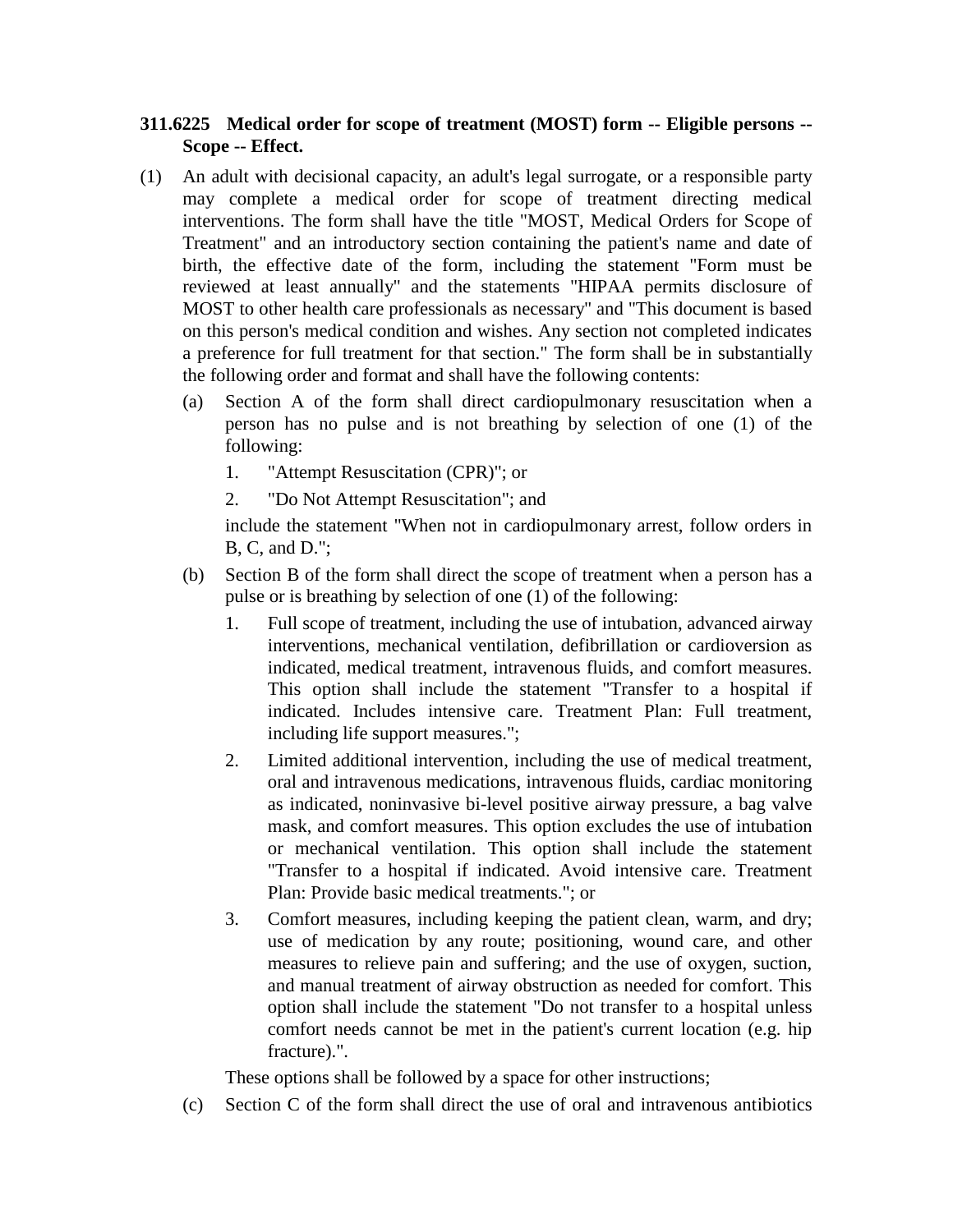by selection of one (1) of the following:

- 1. Antibiotics if indicated for the purpose of maintaining life;
- 2. Determine use or limitation of antibiotics when infection occurs;
- 3. Use of antibiotics to relieve pain and discomfort; or
- 4. No antibiotics, use other measures to relieve symptoms.

This option shall include a space for other instructions;

- (d) Section D of the form shall:
	- 1. Have the heading "Medically Administered Fluids and Nutrition: The provision of nutrition and fluids, even if medically administered, is a basic human right and authorization to deny or withdraw shall be limited to the patient, the surrogate in accordance with KRS 311.629, or the responsible party in accordance with KRS 311.631.";
	- 2. Direct the administration of fluids if physically possible as determined by the patient's physician in accordance with reasonable medical judgment and in consultation with the patient, surrogate, or responsible party by selecting one (1) of the following:
		- a. Long-term intravenous fluids if indicated;
		- b. Intravenous fluids for a defined trial period. This option shall be followed by "Goal:................."; or
		- c. No intravenous fluids, provide other measures to ensure comfort; and
	- 3. Direct the administration of nutrition if physically possible as determined by the patient's physician in accordance with reasonable medical judgment and in consultation with the patient, surrogate, or responsible party by selecting one (1) of the following:
		- a. Long-term feeding tube if indicated;
		- b. Feeding tube for a defined trial period. This option shall be followed by "Goal:................."; or
		- c. No feeding tube. This option shall be followed by a space for special instructions;
- (e) Section E of the form shall:
	- 1. Have the heading "Patient Preferences as a Basis for this MOST Form" and shall include the language "Basis for order must be documented in medical record";
	- 2. Provide direction to indicate whether or not the patient has an advance medical directive such as a health care power of attorney or living will and, if so, a place for the printed name, position, and signature of the individual certifying that the MOST is in accordance with the advance directive; and
	- 3. Indicate whether oral or written directions were given and, if so, by which one  $(1)$  or more of the following: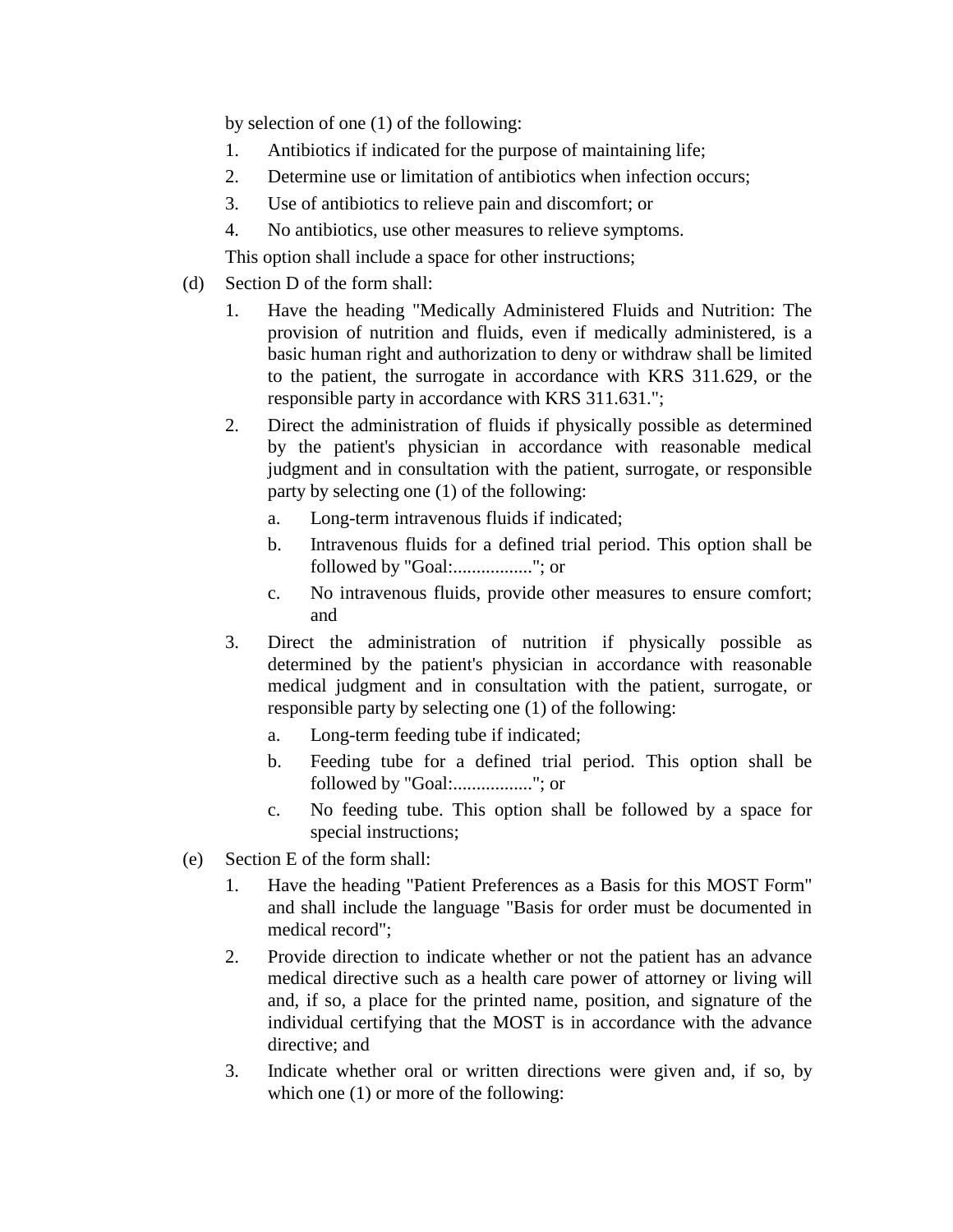- a. Patient;
- b. Parent or guardian if patient is a minor;
- c. Surrogate appointed by the patient's advance directive;
- d. The judicially appointed guardian of the patient, if the guardian has been appointed and if medical decisions are within the scope of the guardianship;
- e. The attorney-in-fact named in a durable power of attorney, if the durable power of attorney specifically includes authority for health care decisions;
- f. The spouse of the patient;
- g. An adult child of the patient or, if the patient has more than one (1) child, the majority of the adult children who are reasonably available for consultation;
- h. The parents of the patient; and
- i. The nearest living relative of the patient or, if more than one (1) relative of the same relation is reasonably available for consultation, a majority of the nearest living relatives;
- (f) A signature portion of the form shall include spaces for the printed name, signature, and date of signing for:
	- 1. The patient's physician;
	- 2. The patient, parent of minor, guardian, health care agent, surrogate, spouse, or other responsible party, with a description of the relationship to the patient and contact information, unless based solely on advance directive; and
	- 3. The health care professional preparing the form, with contact information;
- (g) A section of the form shall be titled "Information for patient, surrogate, or responsible party named on this form" with the following language: "The MOST form is always voluntary and is usually for persons with advanced illness. MOST records your wishes for medical treatment in your current state of health. The provision of nutrition and fluids, even if medically administered, is a basic human right and authorization to deny or withdraw shall be limited to the patient, the surrogate in accordance with KRS 311.629, or the responsible party in accordance with KRS 311.631. Once initial medical treatment is begun and the risks and benefits of further therapy are clear, your treatment wishes may change. Your medical care and this form can be changed to reflect your new wishes at any time. However, no form can address all the medical treatment decisions that may need to be made. An advance directive, such as the Kentucky Health Care Power of Attorney, is recommended for all capable adults, regardless of their health status. An advance directive allows you to document in detail your future health care instructions or name a surrogate to speak for you if you are unable to speak for yourself, or both. If there are conflicting directions between an enforceable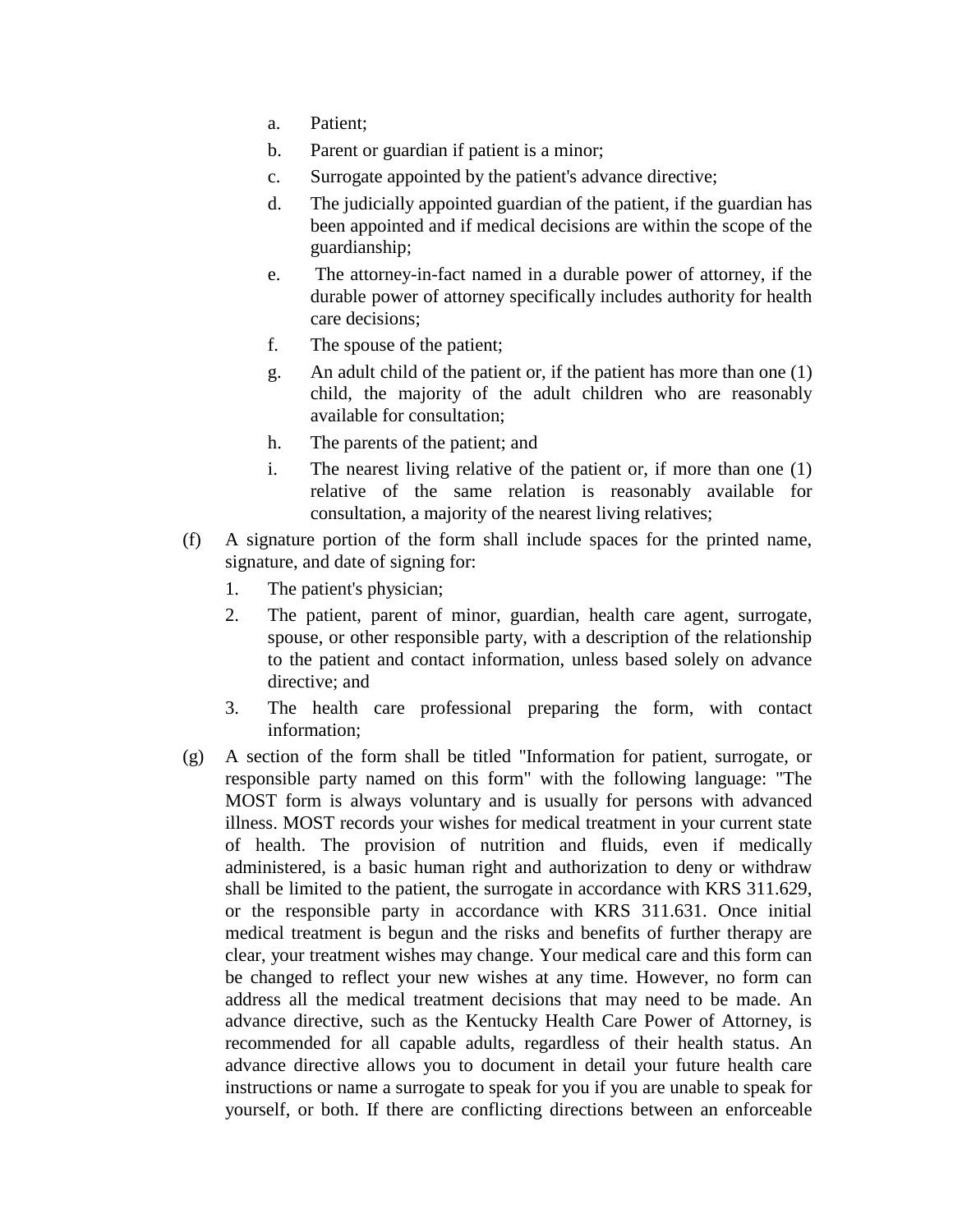living will and a MOST form, the provisions of the living will shall prevail.";

- (h) A section of the form shall be titled "Directions for Completing and Implementing Form" with these four (4) subdivisions:
	- 1. The first subdivision shall be titled "Completing MOST" and shall have the following language:

"MOST must be reviewed, prepared, and signed by the patient's physician in personal communication with the patient, the patient's surrogate, or responsible party.

MOST must be reviewed and contain the original signature of the patient's physician to be valid. Be sure to document the basis in the progress notes of the medical record. Mode of communication (e.g., in person, by telephone, etc.) should also be documented.

The signature of the patient, surrogate, or a responsible party is required; however, if the patient's surrogate or a responsible party is not reasonably available to sign the original form, a copy of the completed form with the signature of the patient's surrogate or a responsible party must be signed by the patient's physician and placed in the medical record.

Use of original form is required. Be sure to send the original form with the patient.

There is no requirement that a patient have a MOST.";

- 2. The second subdivision shall be titled "Implementing MOST" and shall have the following language: "If a health care provider or facility cannot comply with the orders due to policy or personal ethics, the provider or facility must arrange for transfer of the patient to another provider or facility.";
- 3. The third subdivision shall be titled "Reviewing MOST" and shall have the following language:

"This MOST must be reviewed at least annually or earlier if:

The patient is admitted and/or discharged from a health care facility;

There is a substantial change in the patient's health status; or

The patient's treatment preferences change.

If MOST is revised or becomes invalid, draw a line through Sections A-E and write "VOID" in large letters."; and

- 4. The fourth subdivision shall be titled "Revocation of MOST" and shall have the following language: "This MOST may be revoked by the patient, the surrogate, or the responsible party."; and
- (i) A section of the form shall be titled "Review of MOST" and shall have the following columns and a number of rows as determined by the Kentucky Board of Medical Licensure:
	- 1. "Review Date";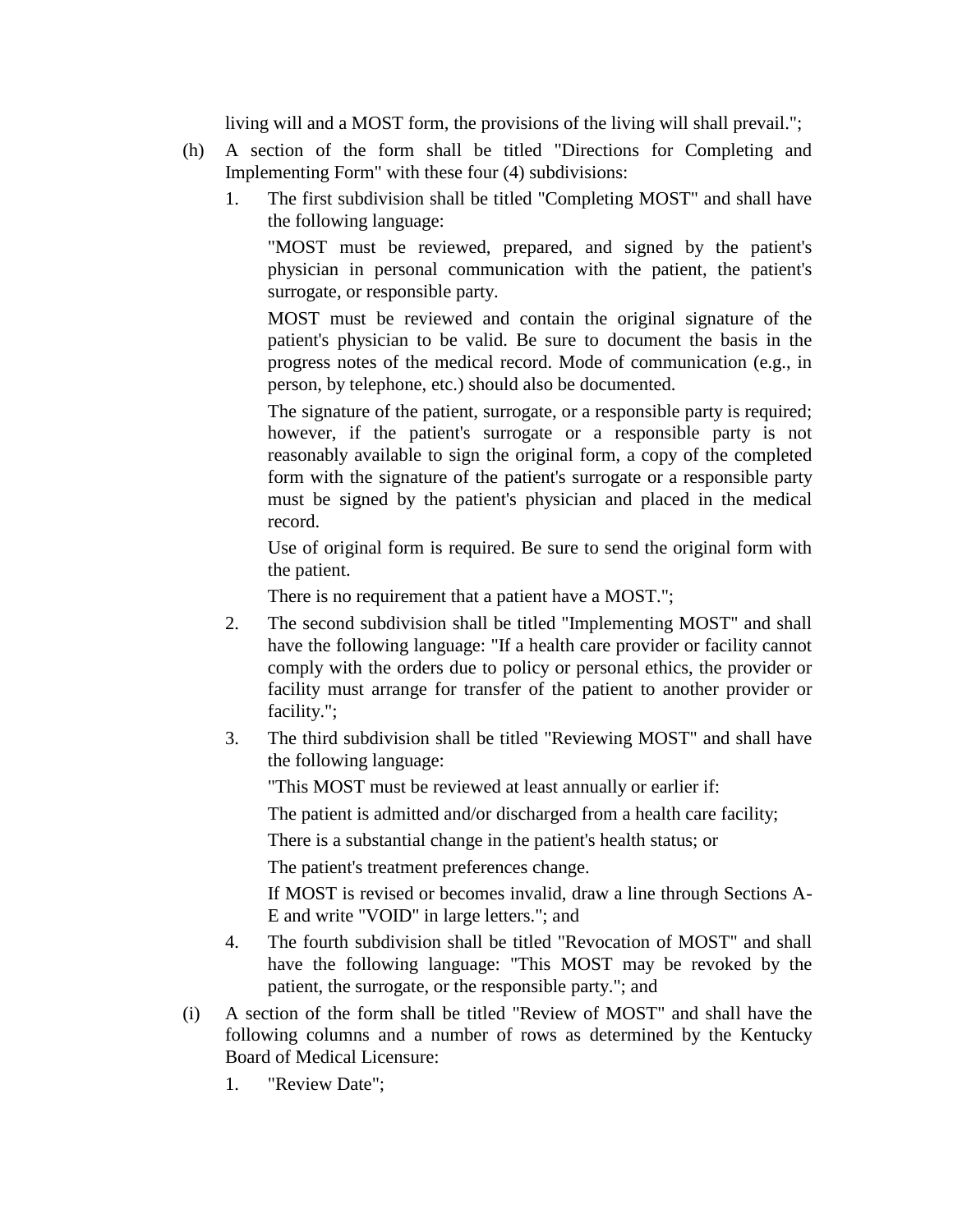- 2. "Reviewer and Location of Review";
- 3. "MD/DO Signature (Required)";
- 4. "Signature of Patient, Surrogate, or Responsible Party (Required)"; and
- 5. "Outcome of Review, describing the outcome in each row by selecting one (1) of the following:
	- a. No Change;
	- b. FORM VOIDED, new form completed; or
	- c. FORM VOIDED, no new form".
- (2) The Kentucky Board of Medical Licensure shall promulgate administrative regulations in accordance with KRS Chapter 13A to develop the format for a standardized medical order for scope of treatment form to be approved by the board, including spacing, size, borders, fill and location of boxes, type of fonts used and their size, and placement of boxes on the front or back of the form so as to fit on a single sheet. The board may not alter the wording or order of wording provided in subsection (1) of this section, except to add identifying data such as form number and date of promulgation or revision and instructions for completing, reviewing, and revoking the election of the form. The board shall consult with appropriate professional organizations to develop the format for the medical order for scope of treatment form, including:
	- (a) The Kentucky Association of Hospice and Palliative Care;
	- (b) The Kentucky Board of Emergency Medical Services;
	- (c) The Kentucky Hospital Association;
	- (d) The Kentucky Association of Health Care Facilities;
	- (e) LeadingAge Kentucky;
	- (f) The Kentucky Right to Life Association; and
	- (g) Other groups interested in end-of-life care.
- (3) The medical order for scope of treatment form developed under subsection (2) of this section shall include but not be limited to:
	- (a) An advisory that completing the medical order for scope of treatment form is voluntary and not required for treatment;
	- (b) Identification of the person who discussed and agreed to the options for medical intervention that are selected;
	- (c) All necessary information necessary to comply with subsection (1) of this section;
	- (d) The effective date of the form;
	- (e) The expiration or review date of the form, which shall be no more than one (1) calendar year from the effective date of the form;
	- (f) Indication of whether the patient has a living will directive or health care power of attorney, a copy of which shall be attached to the form if available;
	- (g) An advisory that the medical order for scope of treatment may be revoked by the patient, the surrogate, or a responsible party at any time; and